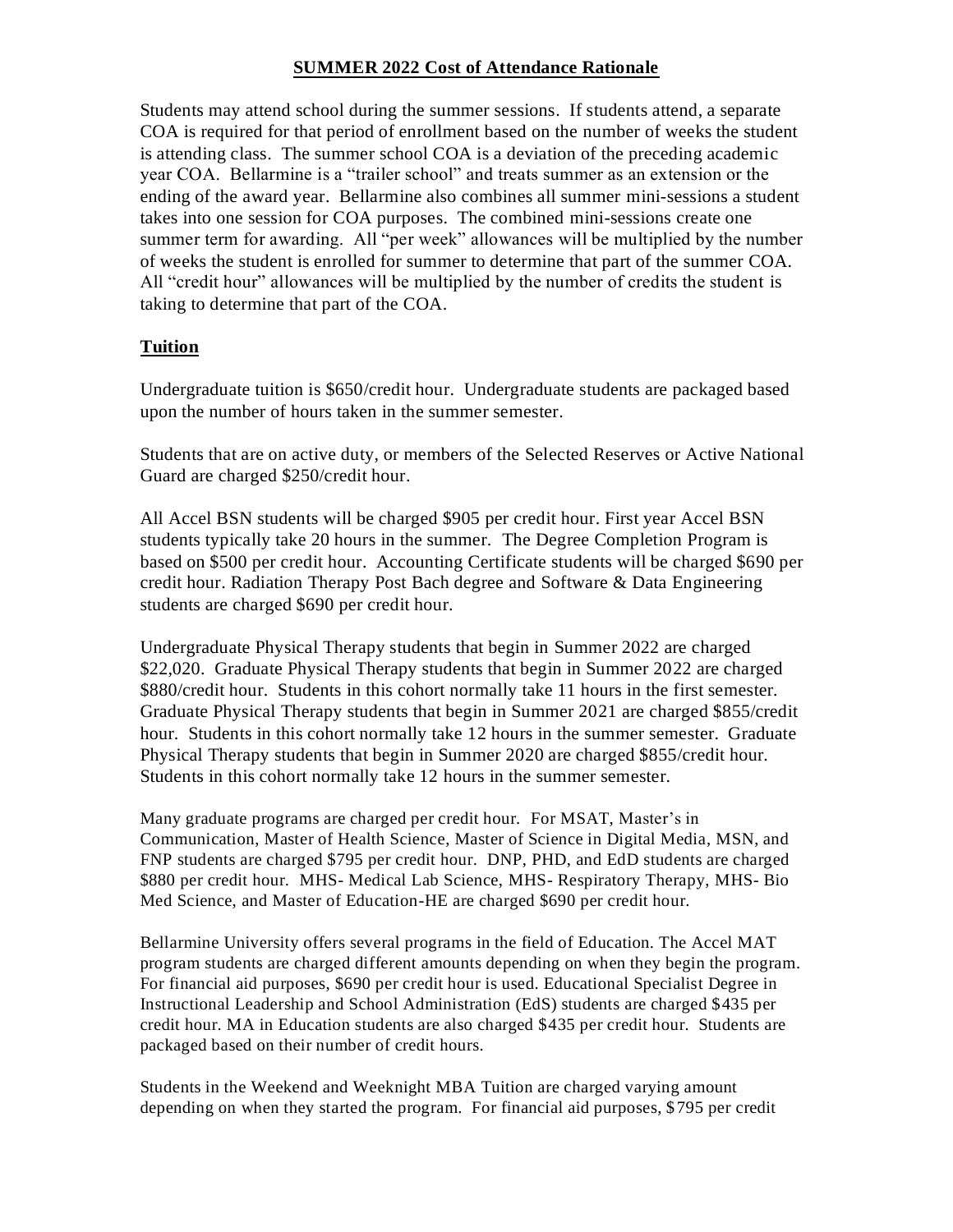hour is used. Executive MBA students are charged different amounts depending on when they begin the program. For financial aid purposes, \$1,000 per credit hour is used.

# **Fees**

Undergraduate students (including degree and active duty/reservist undergrad students) comprehensive fees are included in the cost of tuition. Select classes may have course fees. Please review course schedule for these.

Year One Physical Therapy undergraduate students are charged a \$795/semester for a comprehensive fee, along with \$80 for professional fees and \$475 for course fees. Year One graduate students are charged \$80 for professional fees and \$475 for course fees. Year Two Physical Therapy graduate students are charged \$80 for professional fees and \$290 for course fees. Year Three Physical Therapy students are charged \$260 in comprehensive fees along with \$80 in professional fees.

Other miscellaneous course fees charged to students are added to this component of the Cost of Attendance.

# **Room**

All students are allotted \$150 per week for housing expenses. The room calculation is multiplied by the number of weeks the student is enrolled for the summer semester. This cost is comparable to the allotted Living Expense Budget for independent Kentucky students at the low budget rate as published by the College Board.

# **Board**

Undergraduate and graduate students are allotted \$144 per week for food. The board calculation is multiplied by the number of weeks the student is enrolled for the summer semester. This cost is based on an average cost of Bellarmine's board plan and is comparable to the allotted Living Expense Budget for independent Kentucky students at the low budget rate as published by the College Board.

# **Books**

The cost of books and course materials are included in the tuition price for most undergraduate and graduate students (unless opted out). All DPT graduate students are allotted \$350 for books (cost of Oncourse). Executive MBA and Accelerated Nursing students do not pay textbook costs, because it is built into the cost of tuition.

# **Transportation**

Students are allowed \$12/week per class to travel to campus. This figure is based on the budget used for 2021-2022, which allowed \$12/week per class for students for transportation costs. These amounts are based upon the College Board's Living Expense Budget provided for 2021-2022. The rate is based upon the low budget category for the state of Kentucky.